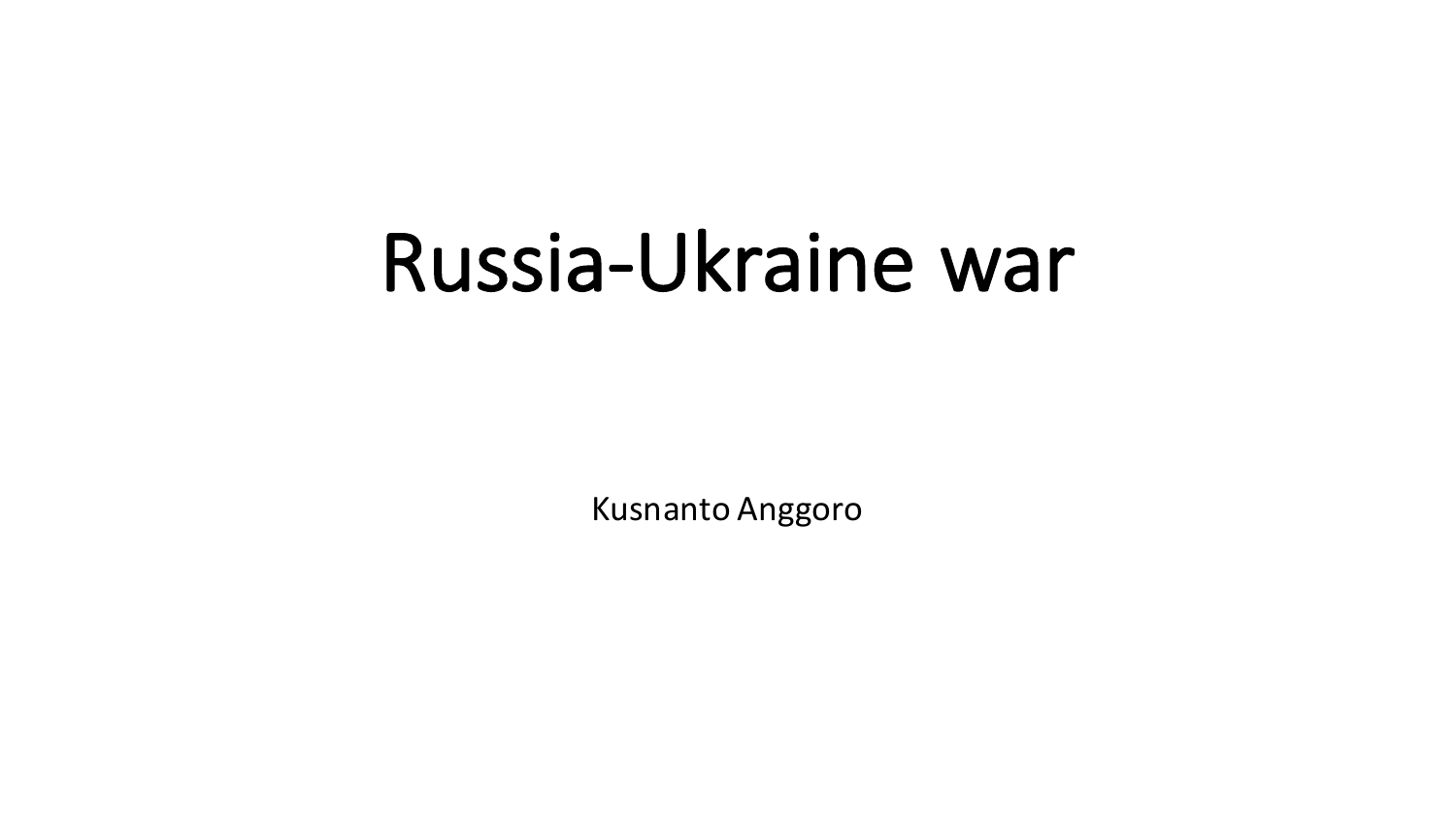## Russia, Ukraine and the West

- Kravchuk, Kuhma, Yuschenko, Yanukovikh, Turchynov, Poroshenko, Zelensky and the problem of intergenerational change in a state that never be
- Putin, Putin and Putin (between Lenin and Primakov) - believed in a world of polycentrism amid regional geographic spheres of influence
- The final destiny of Ukraine: an asymmetric neutrality (conditional of EU membership, arms control, security assurance, arms control, transparency in defence/military issues etc). NATO Ukraine is to destabilize Europe

• Special arrangement NATO in the Baltic states and Russia in Georgia could be a a strategic quid-pro-quo btwn Russia and the West

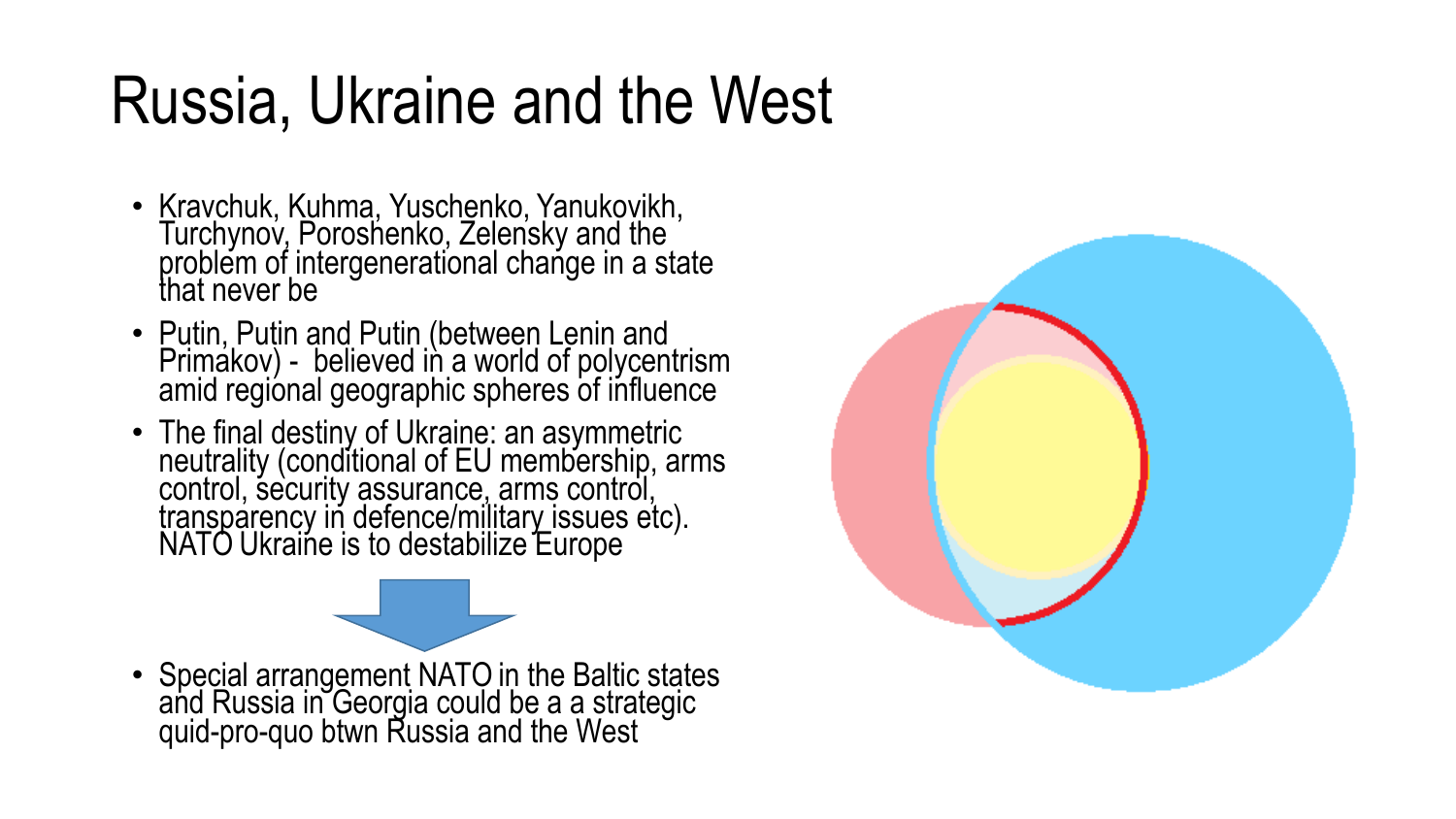# Multipolar globalization, economic sanction and oil prices

- Highly survival of Russian economy; sanction will never be effective (even much less than those in 2008, 2014)
- Subtantially large national reserve, low debt/GDP ratio, alternative to SWIFT, insignificant use of dollar in Russian transaction, China-Russia nexus, cryptocurrency
- Differential impact on European countries

indirect, collateral, default consequences



te: The size of each bubble is proportional to each country's GDP (constant PPP \$2011)

#### **Russian Ruble Plays Minor Role in Global Payments** Share of global payments processed on SWIFT in December currency (based on transaction value) 2.70% AUD **3** 1.27% HKD<sup>3</sup> 1.17% RUB | 0.21% \* includes customer-initiated and institutional payment Source: SWIFT  $\circledcirc$   $\circledcirc$ statista  $\blacksquare$



| <b>Country &amp; Factor Scores</b> |      |       |                   |                                 |                          |  |  |  |
|------------------------------------|------|-------|-------------------|---------------------------------|--------------------------|--|--|--|
| Country                            | Rank | Score | Economic<br>Score | <b>Risk</b><br>Quality<br>Score | Supply<br>Chain<br>Score |  |  |  |
|                                    |      |       |                   |                                 |                          |  |  |  |
| Germany                            | 4    | 96.2  | 79.4              | 95.6                            | 88.1                     |  |  |  |
| <b>United Kingdom</b>              | 10   | 91.5  | 72.1              | 81.9                            | 91.2                     |  |  |  |
| Singapore                          | 12   | 91.3  | 67.0              | 70.2                            | 100.0                    |  |  |  |
| <b>United States</b>               | 17   | 89.8  | 69.5              | 92.8                            | 84.6                     |  |  |  |
| France                             | 19   | 89.3  | 69.4              | 90.8                            | 84.8                     |  |  |  |
| Japan                              | 25   | 82.0  | 76.4              | 48.7                            | 86.4                     |  |  |  |
| South Korea                        | 36   | 71.3  | 66.0              | 32.7                            | 81.5                     |  |  |  |
| Malaysia                           | 44   | 64.7  | 50.5              | 54.6                            | 70.0                     |  |  |  |
| Russia                             | 53   | 56.3  | 48.6              | 74.3                            | 46.4                     |  |  |  |
| Thailand                           | 70   | 47.2  | 24.4              | 43.7                            | 61.5                     |  |  |  |
| China                              | 77   | 45.9  | 30.0              | 30.1                            | 61.6                     |  |  |  |
| Indonesia                          | 82   | 43.4  | 37.9              | 22.8                            | 54.7                     |  |  |  |
| Philippines                        | 89   | 41.5  | 42.6              | 34.7                            | 42.1                     |  |  |  |
| Vietnam                            | 96   | 37.9  | 34.0              | 19.0                            | 49.2                     |  |  |  |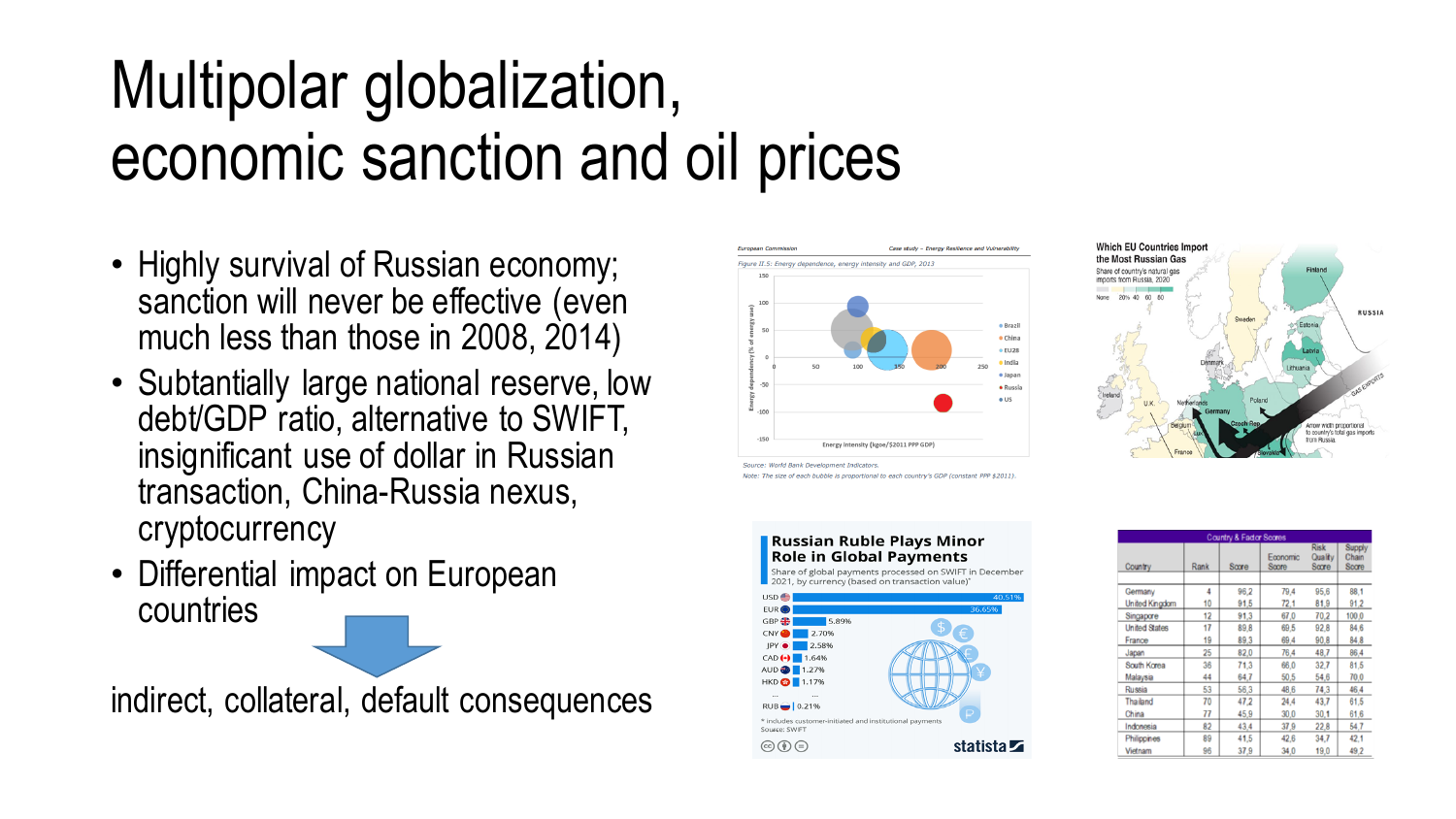### David and Goliath?

- Ukraine is winning if they are not loosing, Russia is loosing if they are not winning. A stalemate in the battlefield favour Ukraine (is to remain facing hostile Russia)
- Even if Kiev fall, and Zelensky down, Russia will not be able to hold Ukraine (tragedy of Brezhnev Doctrine in Afghanistan)

NATO-Russia war

Limited/selective escalation but widen adventure of targets (to include Georgia, Moldova) and/or more presents at the Suwalki gap)

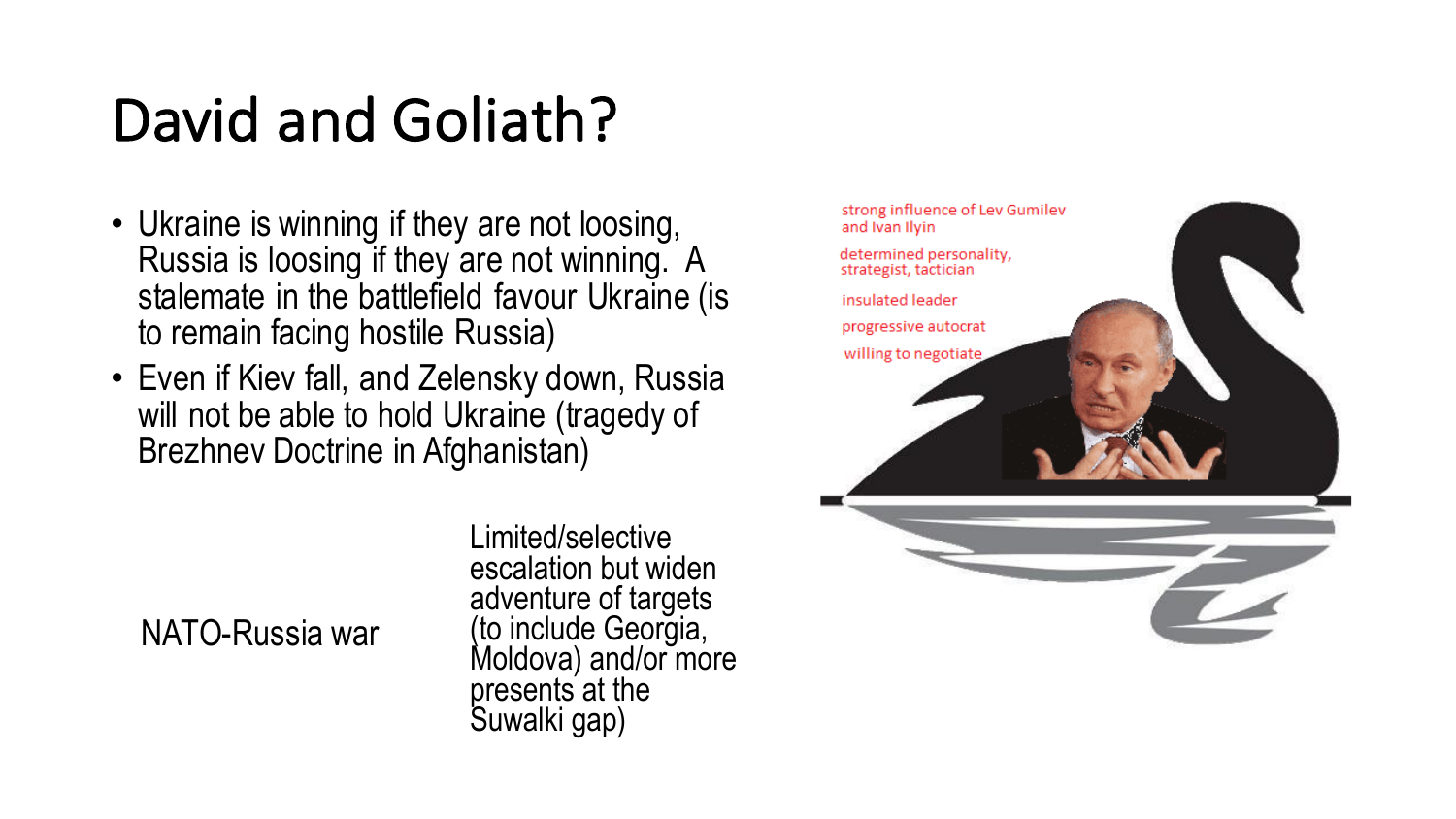# **Diplomatic opportunity: Normandy Format?**

- Germany, Russia, Ukraine and French discussing troubling issues of Russia-Ukraine relations
- Exclusion of the US (more consolidated West European amid weakening Transatlantic Relations (post-Afghan US, Global Britain); as such, more confidence Putin
- Possibility possible as distribution of risks are in favour of the Russian side (short, medium, and could be even long term)
- Objective provide a face saving formula for Russian withdrawal yet independence Ukraine and administrative government of future Ukraine
- Formula peace plan consisitings of a/o limited cease fire, exchange of PoWs, protection of civilian<br>(humanitarian )corridors in some places)
- Under auspices of OSCE (linking up with Britain, US to discuss non-membership of Ukraine in NATO) plus some respected individual representing country of concerns, including Britain and the US
- Likely outcome: status quo of Eastern Ukraine (limited territorial scope of Russia's military corridor and presence)
- Russia back to G8